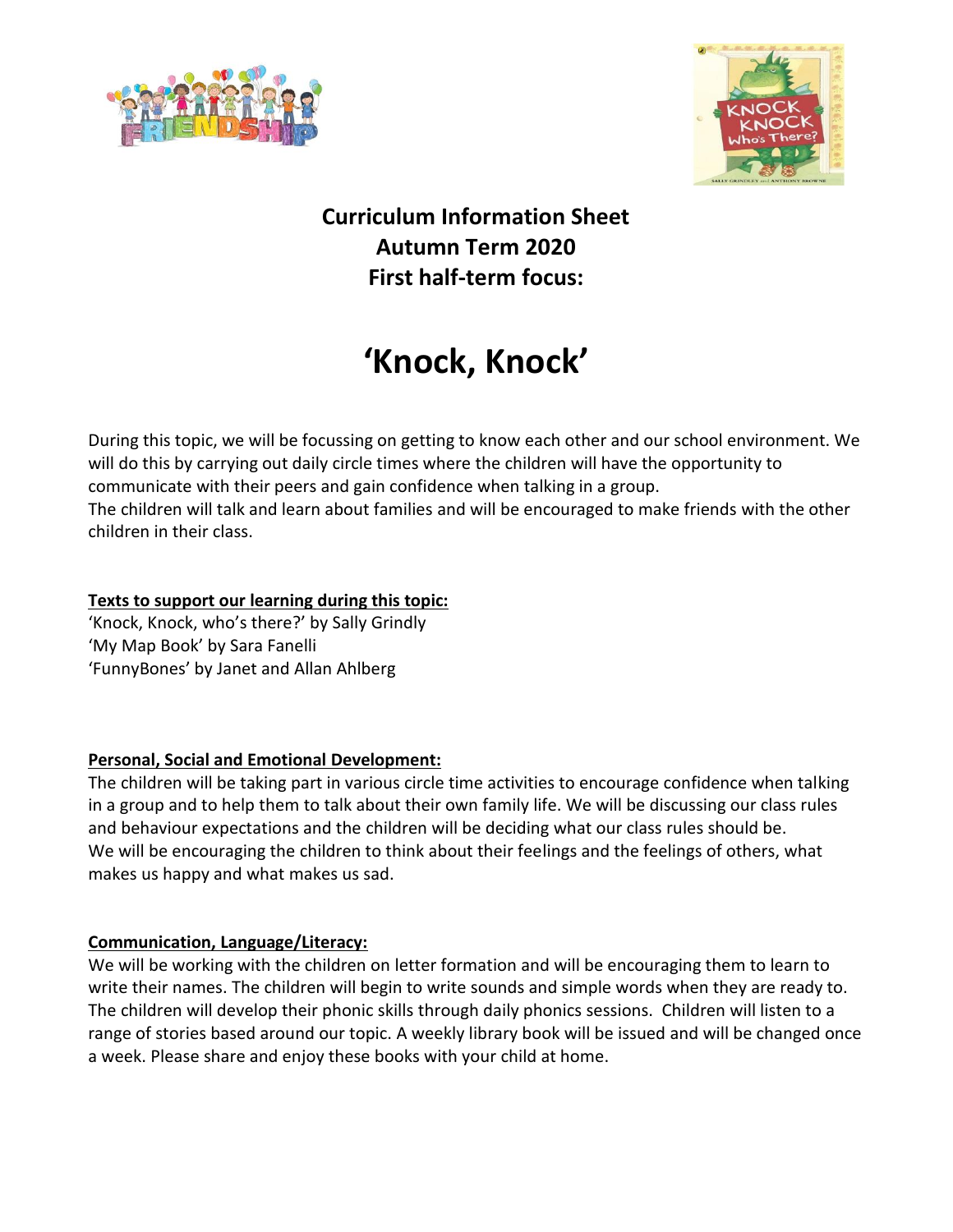#### **Physical Development:**

We will begin to raise awareness of why exercise is important to the children's physical and mental wellbeing. The children will use a range of tools and equipment to develop their gross and fine motor skills across a range of independent activities. We will be introducing some basic yoga and encouraging the children to move in a variety of different ways.

#### **Mathematics:**

Children will work on counting, recognising, comparing and ordering numbers. They will work on sorting, naming and recognising 2D shapes. Children will practise recording numbers to 10 and beyond as appropriate. Mathematical vocabulary focus will be on numbers, e.g. ordinal, biggest, smallest, what comes before or after certain numbers etc.

#### **Understanding the World:**

The children will have the opportunity to explore the Early Years environment and will be encouraged to talk about similarities and differences between their family and their friend's families. We will be exploring the many different signs of autumn and will talk about the different seasons throughout the year.

The children will have a chance to explore programmable toys such as Beebots. If your child has a programmable toy that he/she would be willing to bring in and demonstrate to the class, they would be warmly welcomed!

We will be encouraging the children to use the class Ipads to write their names and access different learning apps. We will also be introducing different celebrations such as Birthdays, Eid, Christmas and Diwali.

#### **Expressive Arts and Design:**

The children will be exposed to a range of 2D and 3D media through which to pursue their creative interests, e.g. painting self-portraits and pictures of people who are special to them, hand and leaf printing and creating skeletons using art straws. Children will take part in music and movement session as well as being exposed to many different musical instruments.

#### **Dates for your diary:**

Wednesday 30<sup>th</sup> September 2020: Individual School Photos Wednesday 14<sup>th</sup> October 2020: Parent Consultations: Early Thursday 15<sup>th</sup> October 2020: Parent Consultations: Late Friday 23rd October 2020: Break for Half-Term

#### **General Information:**